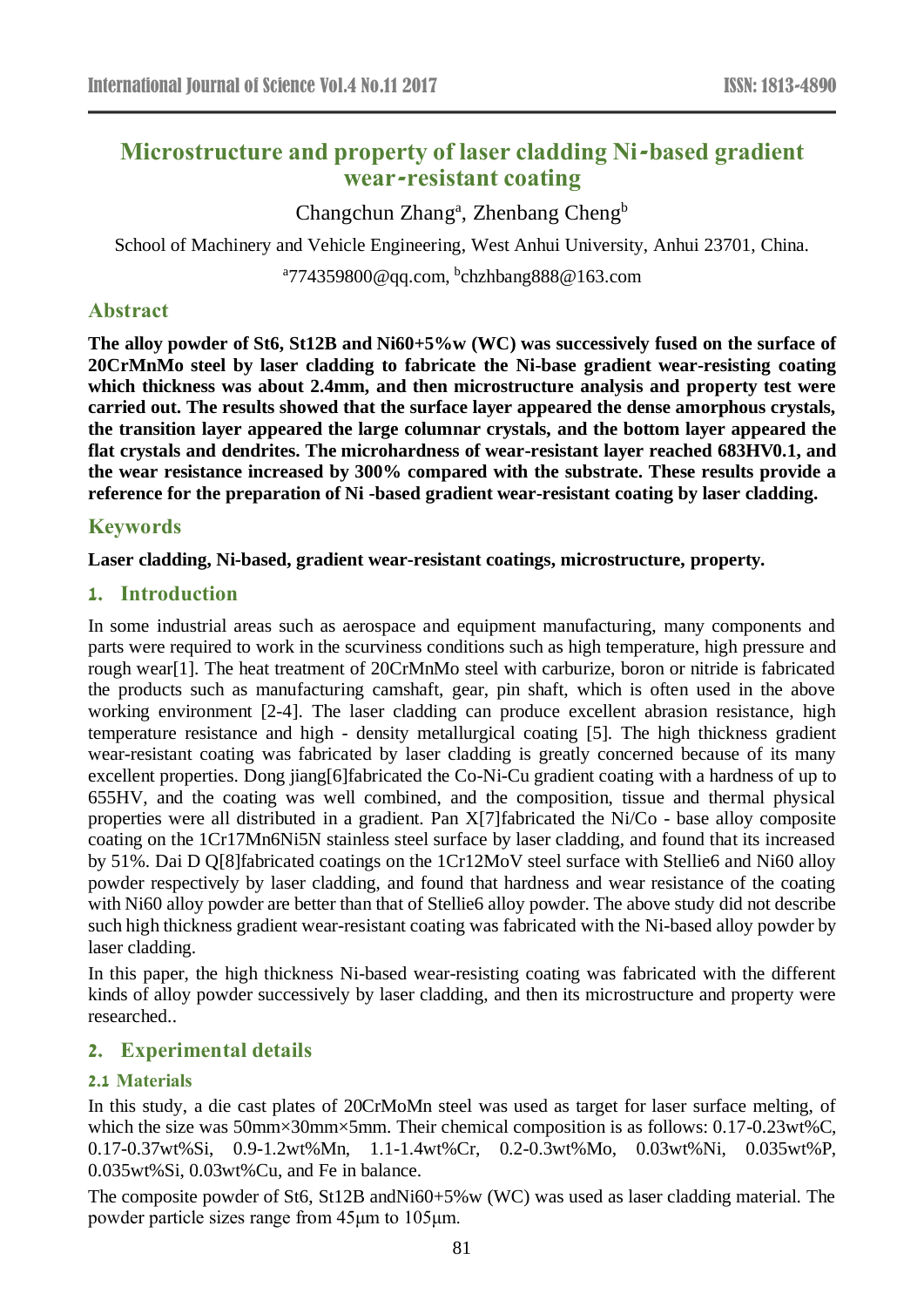#### **2.2 Experimental setup and procedure**

Laser cladding experiments conducted on the KUKA robot system, which match HL4006D Nd: YAG laser, the type of powder feeding device is PFL- 2A, the method of synchronous side-injection feeding powder is used, and the shielding gas is argon. The laser parameters: laser power: 800W, coke amount: 10mm, feeding rate: 4.75g/min, scanning speed: 6mm/s, lap rate: 30%. Finally, the 2.4mm thickness of coating was obtained.

#### **2.3 Characterization**

Cross-section of the Ni-based gradient wear-resistant coating was sectioned by wire-electrode cutting, mounted in bake lite, polished and etched using 5%Nital solution. The microstructure of the coating was analyzed by optical microscopy (OM). The microhardness measurement was conducted on the cross-sections of the melted zone and as-received using the Vickers Microindentor (HMT-3) with the loads of 100g applied for 10s. The tribological property was measured using a pin-on-disc wear tester (HT-1000) at room-temperature, sliding contact against the GCr15 steel ball (5 mm in diameter, 60–65HRC, and mass fraction: C:0.95%–1.1%, Si:0.15%–0.35%, Mn:0.5%, P:0.025%, Cr:1.3%–1.6%). The test was run at the constant normal load of 200N, the rotation speed and time were 200 r/min and 30min, respectively. The wear resistance was determined by measuring the mass loss and friction of the samples.

#### **3. Results and discussion**

#### **3.1 Microstructure**



Fig.1 Micromorphology of the gradient wear-resistant coating

Fig. 1 shows the appearance of the Ni60+5%w (WC) gradient wear-resisting coating. Some distinct white bands were found in junctions, and the width became larger and larger from the wear-resistant layer to the transition layer, and then from the bottom layer to the substrate. The analysis suggests that the influence of the heating times and each melted layer with different powder, so this phenomenon occurs. The diffusion of the elements in the melting pool makes the elements of the adjacent coatings sufficiently diffuse and fuse to generate white bands.



Fig.2 Microstructure of the gradient wear-resistant coating

As shown in Fig.2(a), the crystals and the black hard phase were found in the wear-resisting layer, and the crystals size were small and dense. When alloy powder was heated by laser irradiation, Ni60 and most of the WC elements melt because of its high laser power. Due to the gravity, buoyancy, temperature gradient, and the role of liquid surface tension in the molten pool, the WC and Ni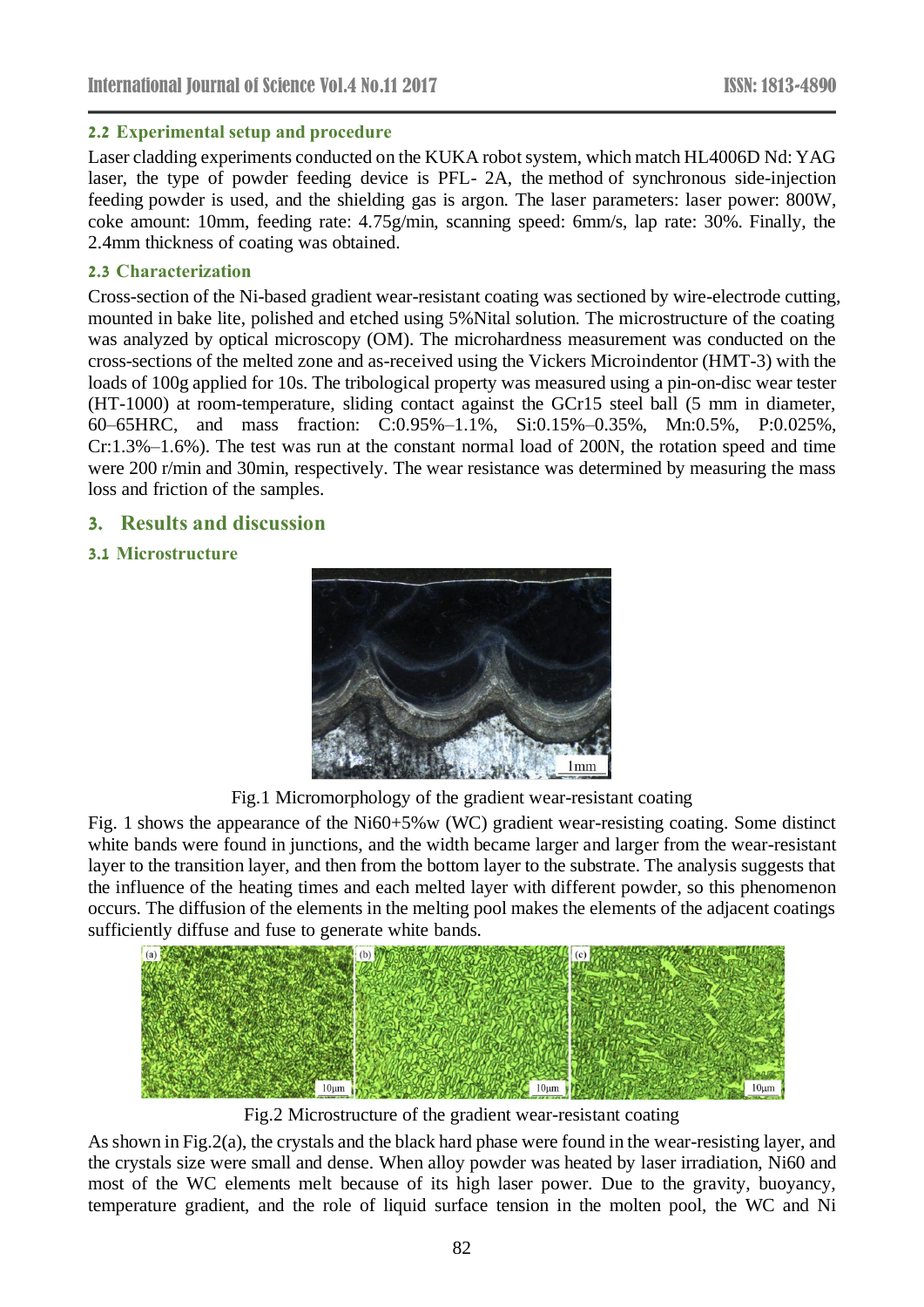elements appear to spread [quickl](javascript:;)y, and then form a strengthen phase. When the G/Vs[9]value of the wear-resisting layer is small, the dendritic orientation is mainly determined by the anisotropy of crystallography. Due to G value is very large, the [crystals](file:///D:/Program%20Files/Youdao/Dict/7.3.0.0807/resultui/dict/) could crystallization but it is too late to grow, so the dense equiaxial crystals were formed.

As shown in Fig.2(b), the columnar crystals and a small amount of black reinforcement were discovered in the transition layer. As the decrease rate of VS value [is less than](javascript:;) G value, G/VS value is larger than the surface. Solidification crystallization process is close to equilibrium solidification, hence it developed well directional property and the good uniformity of columnar crystal. The occurrence of black hard phase is due to the diffusion of the WC and Ni elements in molten pool, and then a strengthen phase is formed.

As shown in Fig.2(c), the columnar crystals and some of the large dendrites were found in the bottom layer. Though G value is very small, VS value tends to zero, so the G/Vs value is even larger, the solidification crystal orientation along the direction of heat flow form columnar crystal growth, and because of the G value is very small, prompts some crystals to keep growing, and then the dendrites are formed.

#### **3.2 Hardness and wear resistance**



Fig.3 Micro hardness of the gradient wear-resistant coating

As shown in Fig.3, Ni60 + 5%w (WC) of laser cladding powder obtained by gradient coating surface hardness can reach 638 HV0.1. WC compound alloy powder melting point is 2780℃, and Ni60 melting point is 1027℃. When the powder was cladded by laser, the Ni60 melted absolutely and partially WC failed to melt and sank by gravity, caused the hard phase of surface to bring down. The mutation point of microhardness emerged at 0.3mm in which is far from the surface, and the melting point of WC is considered to be higher than that of Ni60, that the unmelted of WC is covered with the Ni60 and then a solid solution is formed.

The wear amount of Ni60+5%w (WC) is 2mg, and then the substrate is 8mg, which increases by 300%, this demonstrates that the wear-resistant coating can be improved by the laser cladding with Ni-based powder.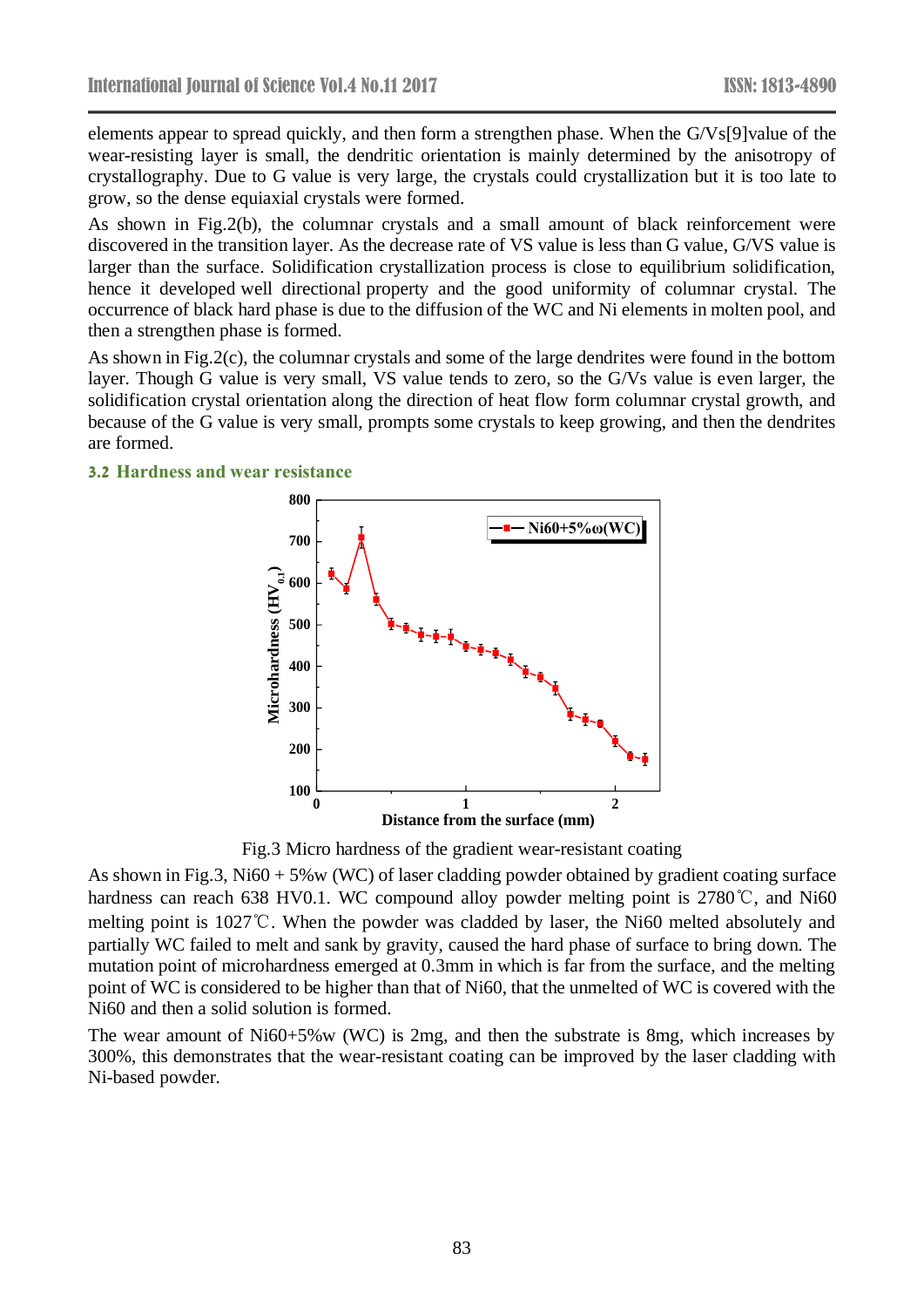



Fig.4 Wear morphologies of the gradient wear-resistant coating

As shown in Fig.4 (a), the surface appears the reddish-brown oxide layer and furrows. In the friction process, the effect of high temperature and moisture in the air caused the oxidation reaction on the surface of 20CrMnMo steel to generate Fe2O3, the partially high Fe2O3 oxide came off to grind the substrate to make it appear furrows.

As shown in Fig.4(b), the surface appears a large scale of flake wear bands and the white bright bands. In the friction process, the surface of GCr15 steel scraped against the wear-resistant layer as the hardness of wear-resistant layer is less than GCr15, and then the white bright bands produced.

## **4. Conclusion**

(1) The 2.4 mm thickness of Ni-based gradient wear-resistant coating was prepared on the 20CrMnMo steel by laser cladding, the surface organization is densification and well-distributed, there is neither porosity nor crack. Then the metallurgical combination is found between the coating and substrate.

(2) In the microhardness test, the microhardness of the Ni-based gradient wear-resistant coating reached 638HV0.1, and the hardness appeared continuously and slowly.

(3) In the friction and wear test, it was found that the gradient wear-resistant coating of Ni60+5%w (WC) could significantly improve wear resistance. In the friction process, the surface of the substrate was oxidized, while the gradient wear-resistant coating of Ni60+5%w (WC) was scratched by the abrasive parts.

## **Acknowledgements**

This work was financially supported by the Natural Science Research Project of West Anhui University (Grant Nos. WXZR2016066)

# **References**

- [1] Zhang S, Zhou J, Guo B, et al. Friction and Wear Behavior of Laser Cladding NiAl/hBN Self-Lubricating Composite Coating[J]. Materials Science & Engineering A, Vol.491(2009) No. 9, p. 47-54.
- [2] Kim H G, Kim Y H. Effects of Heat Treatment on Corrosion Resistance Properties of Gas Nitrided Stainless Steels[J]. Journal of the Korean Society for Heat Treatment, Vol.22(2009) No. 5, p.298-306.
- [3] Yuan S, Xin S, Honghai W U. Effect of heat treatment on microstructure and properties of 20CrMnMo steel[J]. Ordnance Material Science & Engineering, Vol. 39(2010) No.6, p.1125-1128.
- [4] Jin C, Lan H, You L U, et al. Research on Boronization of Bearing Pins for Motor Timing Chains[J]. Heat Treatment of Metals, Vol. 27(2002) No.7, p.45-47.
- [5] Niu Wei, Sun Ronglu. Effect of h-BN Content on Microstructures and Wear Resistance of Laser Cladding Self-lubricant Coatings[J]. Chinese Journal of Lasers, Vol. 38(2011) No.8, p.0803011.